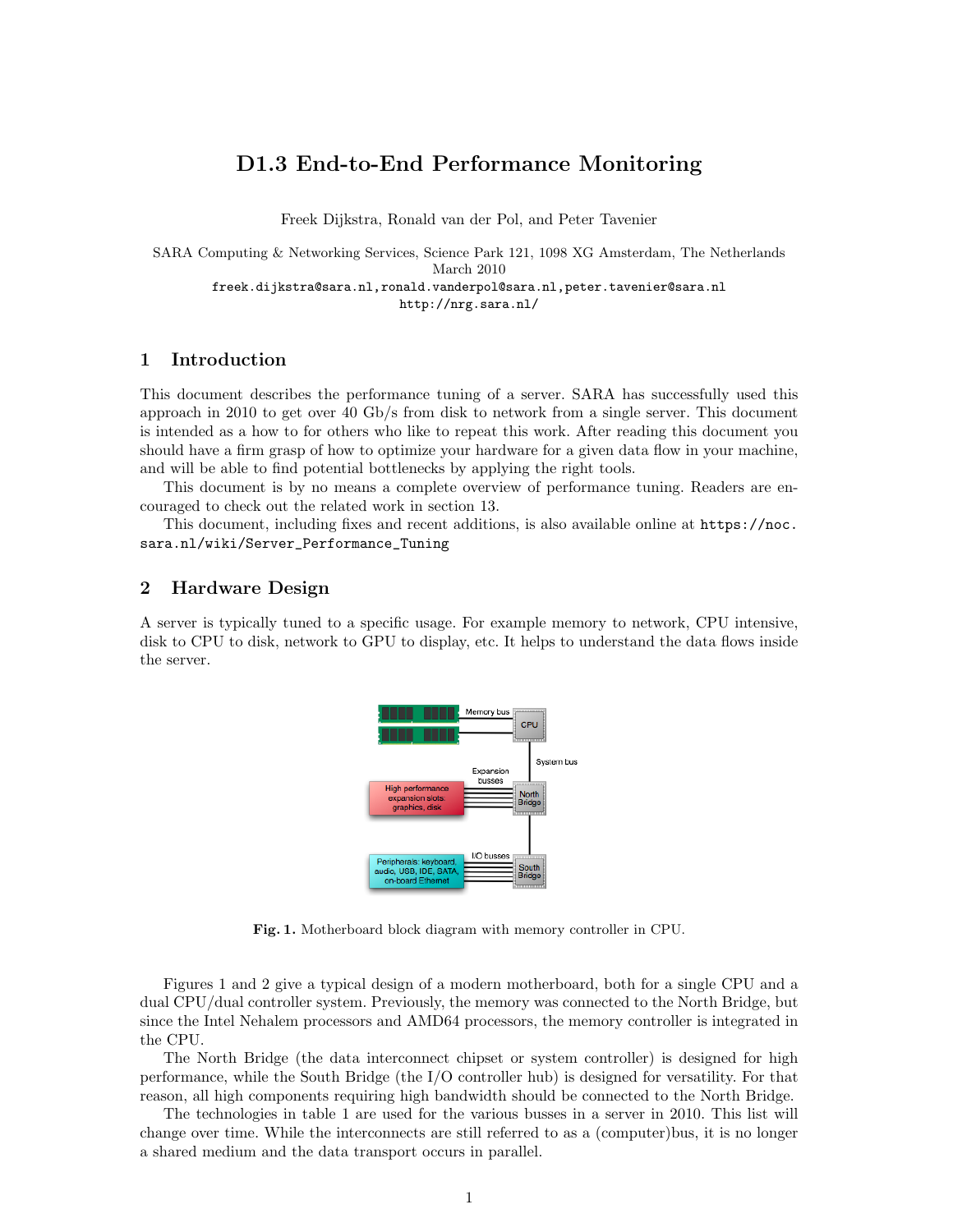

<span id="page-1-0"></span>Fig. 2. Motherboard block diagram with dual CPU and dual North Bridge.

| Memory bus    | <sup>I</sup> DDR3                                                            |
|---------------|------------------------------------------------------------------------------|
|               | System bus or Frontside bus Quick Path Interconnect (QPI) or HyperTransport3 |
| Expansion bus | $PCI$ express 2.0                                                            |
|               | $\blacksquare$                                                               |

<span id="page-1-1"></span>Table 1. Common computer busses.

## 3 Memory

DDR3 SDRAM is commonly used in servers (with DDR4 SDRAM expected to hit the market in 2011).

Roughly three performance metrics matter for memory: capacity (the total amount of memory), bandwidth (the number of memory operations per second) and latency (the wait time before an operation is finished).

The DIMMS in a bus operate at a speed which depends on the clock speed of the memory bus (see figure [2\)](#page-1-2). (The acronym DDR stands for Dual Data Rate, since the bus is read both at the rising and falling clock signal).

|                     |  | Chipset Module $I/O$ bus clock (data rate) Lane size Peak data transfer |        |                       |
|---------------------|--|-------------------------------------------------------------------------|--------|-----------------------|
| DDR3-800 PC3-6400   |  | 400 MHz $(800 \text{ MT/s})$                                            | 64 bit | $51.2 \text{ Gbit/s}$ |
| DDR3-1066 PC3-8500  |  | 533 MHz $(1066 \text{ MT/s})$                                           | 64 bit | $68.3 \text{ Gbit/s}$ |
| DDR3-1333 PC3-10600 |  | 667 MHz $(1333 \text{ MT/s})$                                           | 64 bit | $85.3 \text{ Gbit/s}$ |
| DDR3-1600 PC3-12800 |  | 800 MHz $(1600 \text{ MT/s})$                                           | 64 bit | 102.4 Gbit/s          |
|                     |  | Table 2 Movimum data transfer rates for DDR3 SDRAM                      |        |                       |

<span id="page-1-2"></span>Table 2. Maximum data transfer rates for DDR3 SDRAM.

A memory bus can contain multiple DIMMs. These DIMM share the bandwidth on the bus, and to make it worse, some memory controllers (including the one in the Intel Nehalem processors) reduce the clock rate if there are multiple DIMMs on the same channel (see table [3\)](#page-1-3).

| Number of DIMMs per channel                                                                                                                                                                                                                                                                                                                                                                        | Clock speed                             |
|----------------------------------------------------------------------------------------------------------------------------------------------------------------------------------------------------------------------------------------------------------------------------------------------------------------------------------------------------------------------------------------------------|-----------------------------------------|
|                                                                                                                                                                                                                                                                                                                                                                                                    | $ 667 \text{ MHz} (1333 \text{ MT/s}) $ |
|                                                                                                                                                                                                                                                                                                                                                                                                    | $ 533 \text{ MHz} (1066 \text{ MT/s}) $ |
|                                                                                                                                                                                                                                                                                                                                                                                                    | 400 MHz $(800 \text{ MT/s})$            |
| $\mathbf{L}_{\mathbf{a}}$ $\mathbf{L}_{\mathbf{a}}$ $\mathbf{L}_{\mathbf{a}}$ $\mathbf{L}_{\mathbf{a}}$ $\mathbf{L}_{\mathbf{a}}$ $\mathbf{L}_{\mathbf{a}}$ $\mathbf{L}_{\mathbf{a}}$ $\mathbf{L}_{\mathbf{a}}$ $\mathbf{L}_{\mathbf{a}}$ $\mathbf{L}_{\mathbf{a}}$ $\mathbf{L}_{\mathbf{a}}$ $\mathbf{L}_{\mathbf{a}}$ $\mathbf{L}_{\mathbf{a}}$ $\mathbf{L}_{\mathbf{a}}$ $\mathbf{L}_{\mathbf{$ |                                         |

<span id="page-1-3"></span>Table 3. DIMM speeds.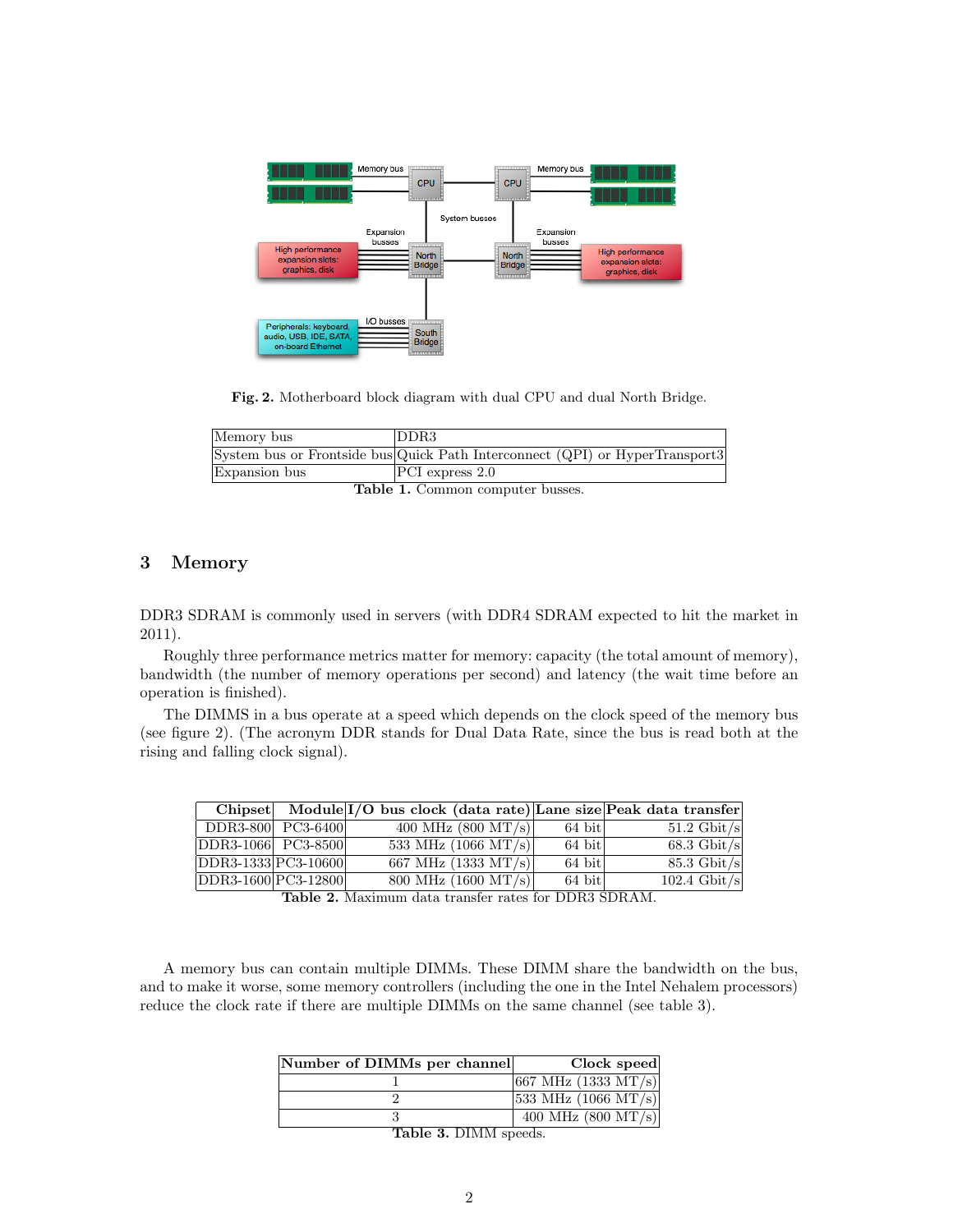So more memory allows larger calculations, but makes it slower. Most memory controllers have multiple channels, so the performance may be increased by carefully distributing the DIMMs over the channels.

## 4 System Bus

QPI, HyperTransport and PCI express are the three high-bandwidth interconnect technologies in current use (see figure [4\)](#page-2-0). Of these, QPI and HyperTranport are used for the front side bus or system bus.

| <b>System Bus</b> |     | version I/O bus clock (data rate) Lane size Encoding Peak transfer |                                             |            |       |                           |
|-------------------|-----|--------------------------------------------------------------------|---------------------------------------------|------------|-------|---------------------------|
| Intel QPI         |     |                                                                    | $2.4 \text{ GHz} (4800 \text{ MT/s})$       | 20 bit     | 72/80 | $86.4 \text{ Gbit/s}$     |
| Intel QPI         |     |                                                                    | 2.93 GHz $(5860 \text{ MT/s})$              | $20$ bit   | 72/80 | $105.5$ Gbit/s            |
| Intel QPI         |     |                                                                    | $3.2 \text{ GHz} (6400 \text{ MT/s})$       | 20 bit     | 72/80 | $115.2$ Gbit/s            |
| HyperTransport    | 1.0 |                                                                    | $\frac{800 \text{ MHz}}{1600 \text{ MT/s}}$ | $2-32$ bit | none  | $51.2 \text{ Gbit/s}$     |
| HyperTransport    | 2.0 |                                                                    | 1.4 GHz $(2800 \text{ MT/s})$               | $2-32$ bit | none  | $89.6$ Gbit/s             |
| HyperTransport    | 3.0 |                                                                    | $2.6$ GHz (5200 MT/s)                       | $2-32$ bit | none  | $166.4$ Gbit/s            |
| HyperTransport    | 3.1 |                                                                    | 3.2 GHz $(6400 \text{ MT/s})$               | $2-32$ bit | none  | $\overline{204.8}$ Gbit/s |

<span id="page-2-0"></span>Table 4. Maximum data transfer rates for System Busses per direction.

The QPI peak data rate excludes the link layer overhead, which is 8 bit CRC per 80 bit flit (a flit is a kind of package) (72/80). The peak data rate does not take the routing layer overhead into account. This overhead is roughly equal for both technologies. For QPI, each 72-bit flit contains 64-bits payload. For HyperTransport, each 4-64 byte data packet is preceded by a 4 or 8 byte control packet. So the effective data rate is roughly 64/72-th of the above reported rates.

QPI and HyperTranport are full duplex. Most peak data transfer rate quote the combined bidirectional speed. The above table lists the unidirectional speed.

## 5 PCI Express

PCI Express is very similar in technology to HyperTransport. The different versions have different clock speeds, and the lane size is flexible as well. Table [5](#page-2-1) shows the speeds per amount of lanes for the three versions of PCI Express:

<span id="page-2-1"></span>

|                       | Version Data rate Encoding $x1$ lane $x4$ lane $x8$ lane $x16$ lane |                                                          |  |  |  |  |  |                                                                             |  |
|-----------------------|---------------------------------------------------------------------|----------------------------------------------------------|--|--|--|--|--|-----------------------------------------------------------------------------|--|
| 1.0                   | 2.5 GT/s $8/10$                                                     |                                                          |  |  |  |  |  | $ 2.0 \text{ Gb/s}  8.0 \text{ Gb/s}  16.0 \text{ Gb/s}  32.0 \text{ Gb/s}$ |  |
| 2.0                   | $5.0 \text{ GT/s}$ $8/10$                                           |                                                          |  |  |  |  |  | $4.0 \text{Gb/s} 16.0 \text{Gb/s} 32.0 \text{Gb/s} 64.0 \text{Gb/s}$        |  |
| 3.0                   |                                                                     | 8.0 GT/s 128/130 7.9 Gb/s 31.5 Gb/s 63.0 Gb/s 126.0 Gb/s |  |  |  |  |  |                                                                             |  |
| Table 5. DIMM speeds. |                                                                     |                                                          |  |  |  |  |  |                                                                             |  |

For example, PCI Express version 2.0 has 5 Gigatransfers per second. Four lanes of PCI Express 2.0 gives 20 Gbit/s. Because PCI Express version 2.0 uses 8b/10b encoding (the bus needs to send 10 bits of encoded data for every 8 bits of unencoded data) you loose 20of 20 Gbit/s = 16 Gbit/s.

While the table does take the link layer encoding overhead into account, the data layer also adds some overhead. Each Transaction Layer Packet (TLP) has a size of 128 bytes to 4096 bytes, and has 24 bytes of overhead (8 bytes checksum and sequence number; 16 bytes header information). So the effective peak data rate is roughly between 0.81  $(104/128$ -th) and 0.99  $(4072/4096$ -th) of the above reported rates.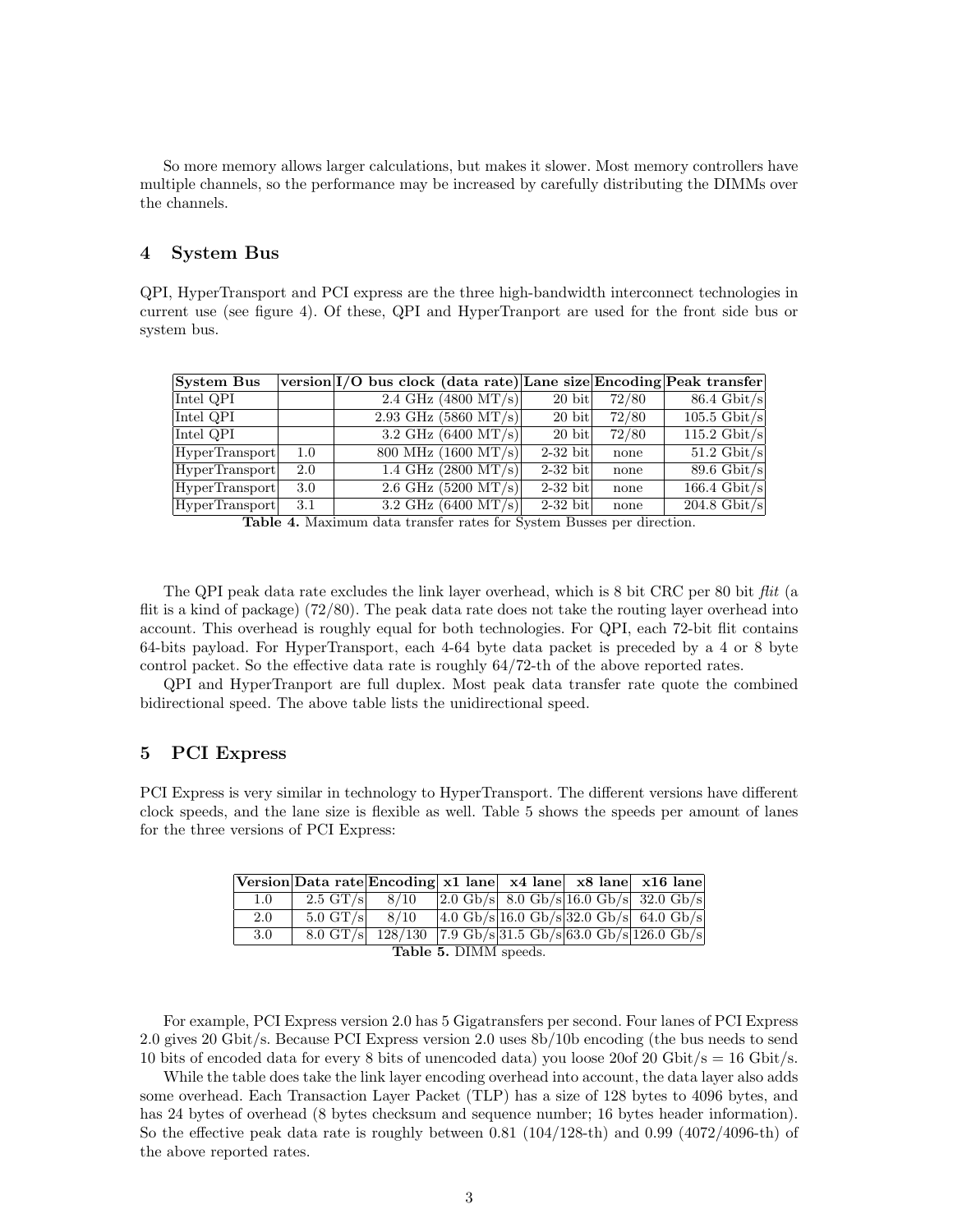A potential pitfall is that some PCI Express 2.0 network cards only run at PCI Express 1.0 frequency (which is 2.5GHz). For example, the Intel 82598EB 10 Gigabit Ethernet Controller has an interface type of "PCIe v2.0  $(2.5GT/s)$ ". Below is an example of an  $lspci$  -vv output for this network card:

```
04:00.0 Ethernet controller: Intel Corporation 82598EB 10-Gigabit AF Network Connection (rev 01)
      Subsystem: Intel Corporation Device a05f
      Control: I/O+ Mem+ BusMaster+ SpecCycle- MemWINV- VGASnoop- ParErr- Stepping- SERR- FastB2B- DisINTx+
      Status: Cap+ 66MHz- UDF- FastB2B- ParErr- DEVSEL=fast >TAbort- <TAbort- <MAbort- >SERR- <PERR- INTx-
      Latency: 0, Cache Line Size: 64 bytes
      Interrupt: pin A routed to IRQ 33
      Region 0: Memory at df1a0000 (32-bit, non-prefetchable) [size=128K]
      Region 1: Memory at df1c0000 (32-bit, non-prefetchable) [size=256K]
      Region 2: I/O ports at ece0 [size=32]
      Region 3: Memory at df19c000 (32-bit, non-prefetchable) [size=16K]
      Capabilities: [40] Power Management version 3
              Flags: PMEClk- DSI+ D1- D2- AuxCurrent=0mA PME(D0+,D1-,D2-,D3hot+,D3cold-)
              Status: D0 PME-Enable- DSel=0 DScale=1 PME-
      Capabilities: [50] Message Signalled Interrupts: Mask- 64bit+ Queue=0/0 Enable-
              Address: 0000000000000000 Data: 0000
      Capabilities: [60] MSI-X: Enable+ Mask- TabSize=18
              Vector table: BAR=3 offset=00000000
              PBA: BAR=3 offset=00002000
      Capabilities: [a0] Express (v2) Endpoint, MSI 00
              DevCap: MaxPayload 256 bytes, PhantFunc 0, Latency L0s <512ns, L1 <64us
                      ExtTag- AttnBtn- AttnInd- PwrInd- RBE+ FLReset-
              DevCtl: Report errors: Correctable+ Non-Fatal+ Fatal+ Unsupported+
                      RlxdOrd+ ExtTag- PhantFunc- AuxPwr- NoSnoop+
                      MaxPayload 256 bytes, MaxReadReq 512 bytes
              DevSta: CorrErr- UncorrErr- FatalErr- UnsuppReq- AuxPwr- TransPend-
              LnkCap: Port #1, Speed 2.5GT/s, Width x8, ASPM L0s L1, Latency L0 <4us, L1 <64us
                      ClockPM- Suprise- LLActRep- BwNot-
              LnkCtl: ASPM Disabled; RCB 64 bytes Disabled- Retrain- CommClk+
                      ExtSynch- ClockPM- AutWidDis- BWInt- AutBWInt-
              LnkSta: Speed 2.5GT/s, Width x4, TrErr- Train- SlotClk+ DLActive- BWMgmt- ABWMgmt-
      Capabilities: [100] Advanced Error Reporting <?>
      Capabilities: [140] Device Serial Number 05-36-27-ff-ff-21-1b-00
       Kernel driver in use: ixgbe
      Kernel modules: ixgbe_new, ixgbe_old, ixgbe
```
You can see that the LnkCap is giving a Speed of 2.5GT/s, despite the branding as an PCIe version 2.0 card. In this case, the 10GE card is placed in a x4 lanes slot, as seen at the LnkSta output, which means that the card is not able to use its full 10 Gb/s, but is theoretical limited to 8 Gb/s. The LnkCap in the above report gives the capability of the network card, not of the network bus. In order to find the capabilities of the network bus, use lspci -vt to determine the bus where the card is located:

```
$ lspci -vt
-[0000:00]-+-00.0 Intel Corporation 5520 I/O Hub to ESI Port
           +-01.0-[0000:01]--+-00.0 Broadcom Corporation NetXtreme II BCM5709 Gigabit Ethernet
                            | \-00.1 Broadcom Corporation NetXtreme II BCM5709 Gigabit Ethernet
           +-03.0-[0000:03]--
          +-04.0-[0000:04]----00.0 Intel Corporation 82598EB 10-Gigabit AF Network Connection
```
And than query the details of the slot:

```
$ sudo lspci -vv -s 04
00:04.0 PCI bridge: Intel Corporation 5520/X58 I/O Hub PCI Express Root Port 4 (rev 13)
       ....
                LnkCap: Port #4, Speed 5GT/s, Width x4, ASPM L0s L1, Latency L0 <512ns, L1 <64us
                       ClockPM- Suprise+ LLActRep+ BwNot+
                LnkCtl: ASPM Disabled; RCB 64 bytes Disabled- Retrain- CommClk+
                       ExtSynch- ClockPM- AutWidDis- BWInt- AutBWInt-
                LnkSta: Speed 2.5GT/s, Width x4, TrErr- Train- SlotClk+ DLActive+ BWMgmt- ABWMgmt-
```
This shows a LnkCap of 5GT/s with x4 lanes.

### 6 Hardware Detection Tools

#### 6.1 General Hardware Configuration

The following tools are designed to display the hardware specs of your server. lshw and hwinfo are fairly complete in their probing. In this example you see a partial output of lshw: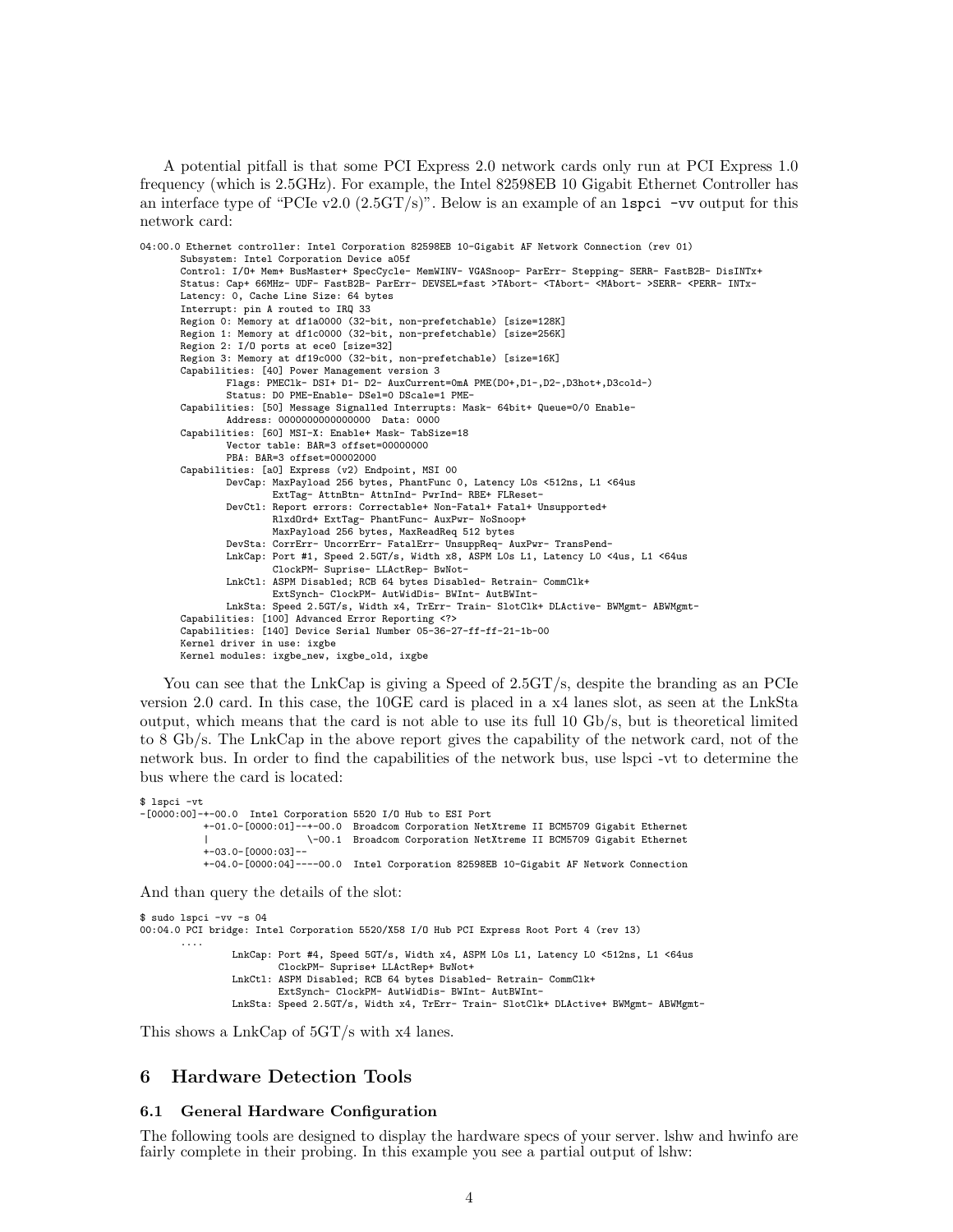```
*-pci:2
    description: PCI bridge
    product: 5520/X58 I/O Hub PCI Express Root Port 4
     vendor: Intel Corporation
    physical id: 4
     bus info: pci@0000:00:04.0
     version: 13
     width: 32 bits
     clock: 33MHz
     capabilities: pci msi pciexpress pm bus_master cap_list
     configuration: driver=pcieport-driver
     resources: irq:58 ioport:e000(size=4096) memory:df100000-df1fffff
   *-network
       description: Ethernet interface
       product: 82598EB 10-Gigabit AF Network Connection
        vendor: Intel Corporation
        physical id: 0
        bus info: pci@0000:04:00.0
        logical name: eth5
        version: 01
        serial: 00:1b:21:27:36:05
        width: 32 bits
        clock: 33MHz
        capabilities: pm msi msix pciexpress bus_master cap_list ethernet physical fibre
        configuration: autonegotiation=off broadcast=yes driver=ixgbe driverversion=2.0.75.7-NAPI duplex=full
firmware=1.7-0 ip=192.168.88.140 latency=0 link=yes multicast=yes port=fibre
        resources: irq:33 memory:df1a0000-df1bffff memory:df1c0000-df1fffff ioport:ece0(size=32)
memory:df19c000-df19ffff
```
You can use the option -businfo you get a detailed bus address:

Bus info Device Class Description ==================================================== pci@0000:04:00.0 eth5 network 82598EB 10-Gigabit AF Network Connection

Another useful option is to user the class, you can see in the command above that this card is from class network. So if you use lshw -class network, you get all the information of only the classes network. hwinfo gives some more detailed information. To just check the output of hwinfo could be an overkill of information, to get a quick overview you can better use hwinfo --short, which gives a much shorter overview. There you can see the all the hardware items. As in  $1$ shw you can use a kind of class as well, in hwinfo this is called hw\_item. Use hwinfo --<hw\_item> to display this specific list of items. e.g. hwinfo --network gives:

```
44: None 05.0: 10701 Ethernet
  [Created at net.124]
 Unique ID: AmUr.ndpeucax6V1
 Parent ID: 75la.9oyU3hChuy1
 SysFS ID: /class/net/eth5
 SysFS Device Link: /devices/pci0000:00/0000:00:04.0/0000:04:00.0
 Hardware Class: network interface
 Model: "Ethernet network interface"
 Driver: "ixgbe"
 Driver Modules: "ixgbe"
 Device File: eth5
 HW Address: 00:1b:21:27:36:05
 Link detected: yes
 Config Status: cfg=new, avail=yes, need=no, active=unknown
 Attached to: #25 (Ethernet controller)
```
In addition, you can also grep the boot messages. For example, to get information about the CPU:

dmesg | grep -v "cpu"

While the tools usually work fine, it is recommended to determine the model of your server or motherboard, and download the documentation from the Internet. The drivers, libraries or kernel used by the above tools may not support all probes, and the manual may give specific details of how to configure the hardware for performance tuning (including helpful pictures of where each part is located on the motherboard). Further tools include:

- dmidecode
- discover
- lshal
- systool
- cat /proc/cpuinfo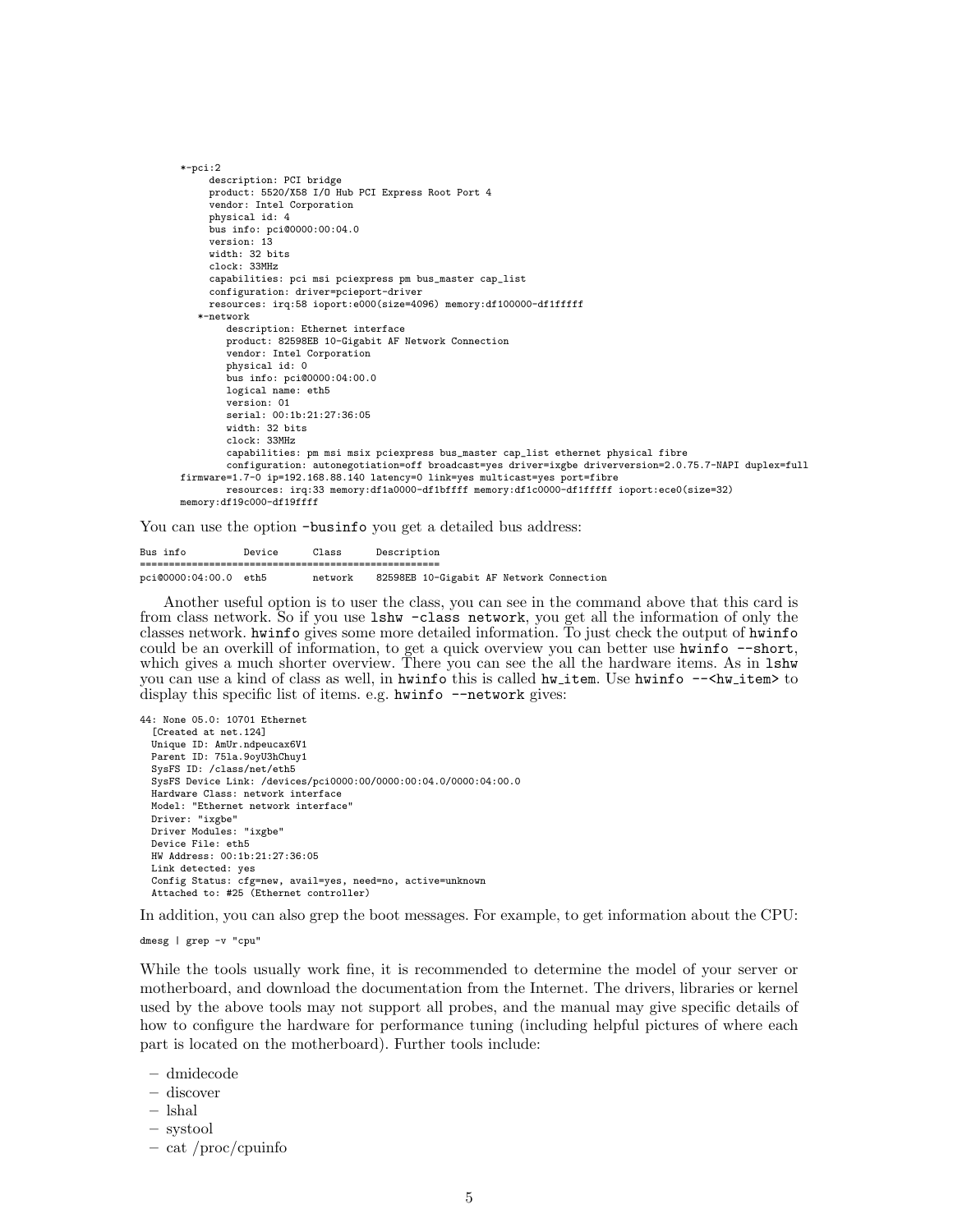#### 6.2 PCI Bus Probing

lshw and hwinfo can both query PCI, IDE and SCSI busses, but specific tools for each bus, such as lspci and lsusb often give more details. Here is a list of other tools:

- lspci
- lsusb
- lsdev
- scanpci

Especially lspci -vv gives you lots of information, when run as root. With the extra option -s you can also select a spcific device. With the option lspci -vt you can see the three how the busses are connected. Sometimes this can give you a quick overview and clear picture that multiple network cards use the same bus, as in this example:

```
opti@flits:~$ lspci -vt
-[0000:00]-+-00.0 Intel Corporation 5520 I/O Hub to ESI Port
          +-01.0-[0000:01]--+-00.0 Broadcom Corporation NetXtreme II BCM5709 Gigabit Ethernet
                            | \-00.1 Broadcom Corporation NetXtreme II BCM5709 Gigabit Ethernet
           +-03.0-[0000:03]--
           +-04.0-[0000:04]----00.0 Intel Corporation 82598EB 10-Gigabit AF Network Connection
```
#### 6.3 Kernel Modules

In one of our previous outputs we saw that a module was used for the 10GE interface, this module was named ixgbe. If you want more info about this module (e.g. the driver version which is used), you can use the command modinfo. An example output of this command is (this output is not complete):

```
$ modinfo ixgbe
filename: /lib/modules/2.6.31-21-generic/kernel/drivers/net/ixgbe/ixgbe.ko
                   2.0.75.7-NAPI<br>GPL
license:<br>description:
description: Intel(R) 10 Gigabit PCI Express Network Driver<br>author: Intel Corporation, <linux.nics@intel.com>
                   Intel Corporation, <linux.nics@intel.com>
srcversion: 704DFDBC607494AFB438E2A
```
## 7 Solid State Disks

Solid state disks (SSDs) use non-volatile NAND (flash) memory instead of the rotating magnetic platters of a mechanical hard disk drive (HDD). The advantages of Solid State Disks over Hard Disk Drives are:

- High reliability (due to the lack of moving parts),
- Low energy consumption
- Near-zero access times
- Faster read and write speed

The disadvantages of Solid State Disks are:

- Write Endurance (the number of write operations is limited for flash-based SSD)
- Cost (currently SSD are 10-20 times as expensive as HDD, but it is expected that these prices will drop quickly).

Each memory block in a SSD could only be rewritten 100.000 times before it fails, giving a lifetime of a few years for an individual block. After 2006, SSD are overprovisioned and algorithms are implemented to manage bad blocks, resulting in effective endurance of 1-5 million cycles before the drive as a whole fails. Even with continuous write/erase 24 hours a day, this gives a lifetime of multiple decades. So in practice, write endurance is no longer an issue.

There are two types of flash-based SSDs available on the market, single-level cell (SLC) and multi-level cell (MLC) SSDs. SLC SSDs (such as the Intel X25-E) achieve higher write performance,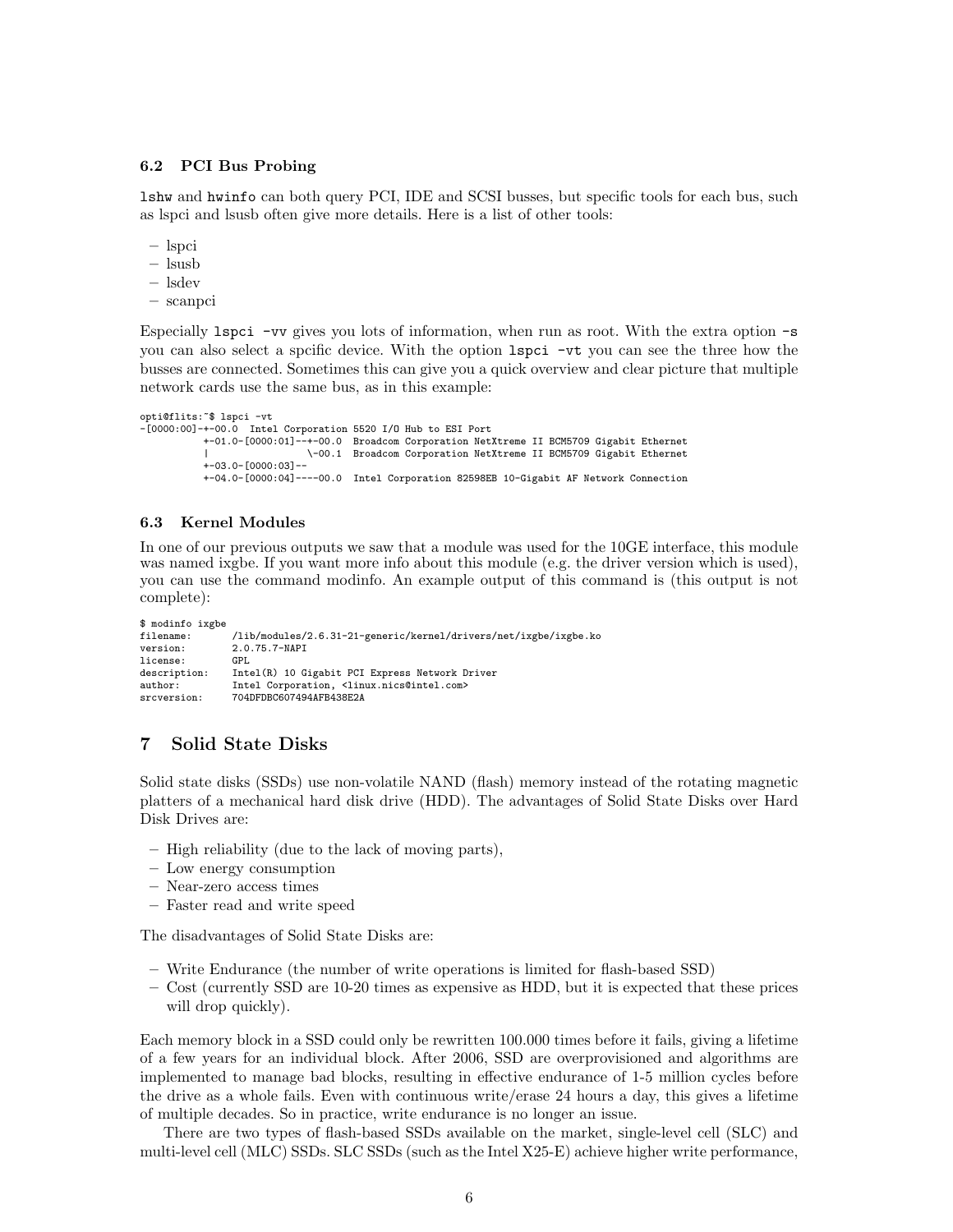while MLC SSDs (such as the Intel X25-V and X25-M) have lower cost and more capacity. The file read performance is roughly the same for MLC and SLC SSDs.

SSD based on DRAM instead of NAND (flash) memory are also available, and have an even better performance. DRAM based SSD require a battery for preserving data, and are roughly 10 times as expensive as flash-based SSDs. DRAM-based SSDs are only used for small datasets with many reads and writes (such as databases) that require extremely high reliability (such as banks).

| Disk Type                                                  |                                       |                  | Read Speed Write Speed Read Access Time Write Access Time |
|------------------------------------------------------------|---------------------------------------|------------------|-----------------------------------------------------------|
| High-Capacity Hard Disk Drive                              | 70 MiByte/s 70 MiByte/s               | $11 \text{ ms}$  | $6 \text{ ms}$                                            |
| High-Performance Hard Disk Drive 120 MiByte/s 120 MiByte/s |                                       | 6 msl            | $5 \text{ ms}$                                            |
| Multi-level Cell SSD                                       | $ 250 \text{ MiByte/s} $ 70 MiByte/s  | $0.2 \text{ ms}$ | $1-20$ ms                                                 |
| Single-level Cell SSD                                      | $ 250 \text{ MiByte/s} $ 70 MiByte/s  | $0.2 \text{ ms}$ | $1-20$ ms                                                 |
| DRAM-based SSD                                             | $ 500 \text{ MiByte/s} $ 300 MiByte/s | $< 0.03$ ms      | $0.1$ ms                                                  |

|  |  |  |  |  |  | <b>Table 6.</b> Typical sustained disk read and write speed and random access time. |  |  |  |  |
|--|--|--|--|--|--|-------------------------------------------------------------------------------------|--|--|--|--|
|--|--|--|--|--|--|-------------------------------------------------------------------------------------|--|--|--|--|

Sequential access write time for flash-based solid state disks is only marginally slower than sequential access read times (the throughput access time reported by manufacturers refer to sequential access times). However, the random access write time is considerable larger, and heavily depends on the file size to be written The reason is that flash-based solid state disks can not modify data in-place. Instead, if a page (4 kiByte) in block (256 kiByte)is to be overwritten, the new page is written in a previously emptied block, and the other 63 pages in the block are copied to the new block, than the data pointer is changed to the new block and the old block is erased. If the page was previously empty, the write can be very fast (typically 250 s), but if the page needs to be overwritten, up to 64 pages must be read and written (typically taking 64 times  $25+250 =$ 17.6 ms) and a block must be deleted (typically taking 2ms).

## 8 RAID controller

Disks are connected to one or more high-speed disk (SAS+SATA) controllers for best performance. SATA has a bus speed of either 3 Gbit/s or 6 Gbit/s (358 MiByte/s or 715 MByte/s), so it is recommend to only connect a single disk per SATA channel.

When properly tuned, we achieved the best disk performance using software RAID. An untuned software RAID performs slightly worse than hardware RAID. This means we could suffice with a simple disk (SAS+SATA) controller, configured in JOBD (Just A Bunch of Disks) mode: all disks were visible to the operating system.

The software RAID to use depends on the file system. Modern file systems such as ZFS and BtrFS have RAID-like functionality build in. For best performance, use this functionality. For file systems without RAID-like functionality, such as XFS, we achieved better performance with LVM (logical volume manager) than with md (Linux' Multiple Device driver).

|              | File System RAID system                |
|--------------|----------------------------------------|
| <b>ZFS</b>   | raidz2 (ZFS built-in)                  |
| <b>BtrFS</b> | built-in RAID                          |
| <b>XFS</b>   | LVM (separate)                         |
|              | <b>Table 7.</b> Advised Software RAID. |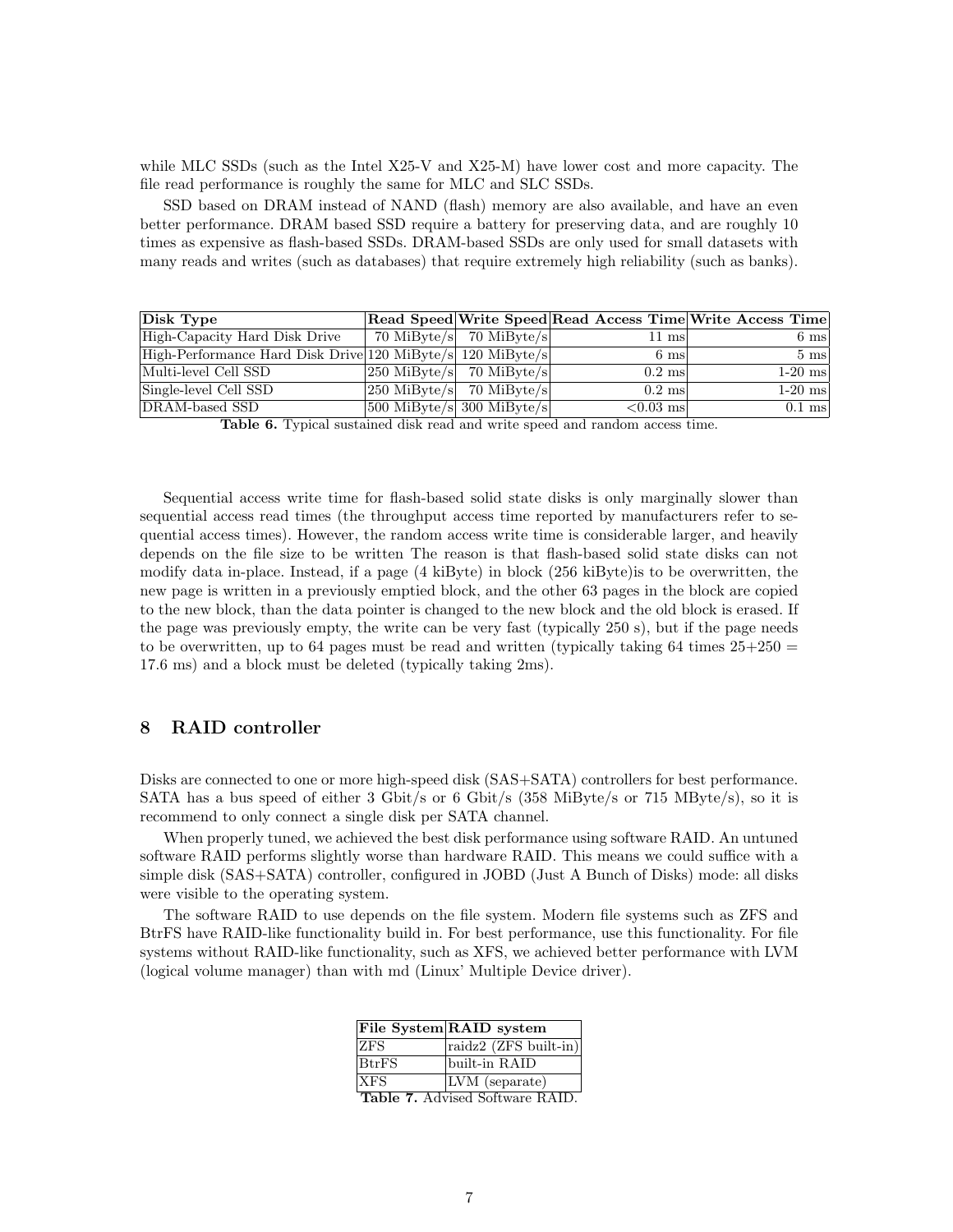## 9 File System

The file system and operating system have a major impact on the disk performance, even with the same hardware. Our results have showed that ZFS on FreeBSD clearly gives the best performance. XFS and BtrFS on Linux follows. Due to licensing issues, ZFS is not available on Linux, so it remains unclear if the performance difference is caused by the file system of the operating system. Likely, both determine the performance.



<span id="page-7-0"></span>Fig. 3. Sustained read performance with multiple SSD using ZFS and BtrFS.

BtrFS is advertised as the Linux replacement for ZFS. In our experience, this claim is certainly not true yet. This is of course not surprising, given the maturity of ZFS versus the beta state of BtrFS. While BtrFS and XFS can already reach the same performance levels, we found it harder to tune BtrFS. This situation may change in the years to come.

Figure [3](#page-7-0) lists the sustained read performance for ZFS and BtrFS. The green bars shows the untuned BtrFS performance, the red bars the untuned ZFS performance. The blue bars show the tuned BtrFS performance, which improved, but not to the levels of ZFS.

| Read Performance Test                                               | 8 SSD           | $16$ SSD                                     |
|---------------------------------------------------------------------|-----------------|----------------------------------------------|
| Theoretical limit $(8/16 \text{ times single disk})$                |                 | $2040$ MiByte/s 4080 MiByte/s                |
| Block level test with FIO                                           |                 | $3301$ MiByte/s                              |
| ZFS (out of the box)                                                |                 | 1653 MiByte/s $\sqrt{2750 \text{ MiByte/s}}$ |
| BtrFS with CRC checksumming in hardware 1517 MiByte/s 1629 MiByte/s |                 |                                              |
| <b>XFS</b>                                                          | $1518$ MiByte/s |                                              |
| BtrFS without checksumming                                          |                 | 1563 MiByte/s $1586$ MiByte/s                |
| BtrFS with latest patches                                           |                 | $1012$ MiByte/s                              |
| BtrFS untuned read speed                                            |                 | 932 MiByte/s 919 MiByte/s                    |
| BtrFS untuned write speed                                           |                 | $1596$ MiByte/s                              |

Table 8. Performance levels for different sustained read disk tests (empty blocks have not been measured, all test were repeated four times, standard deviation is 5-10% of the reported value).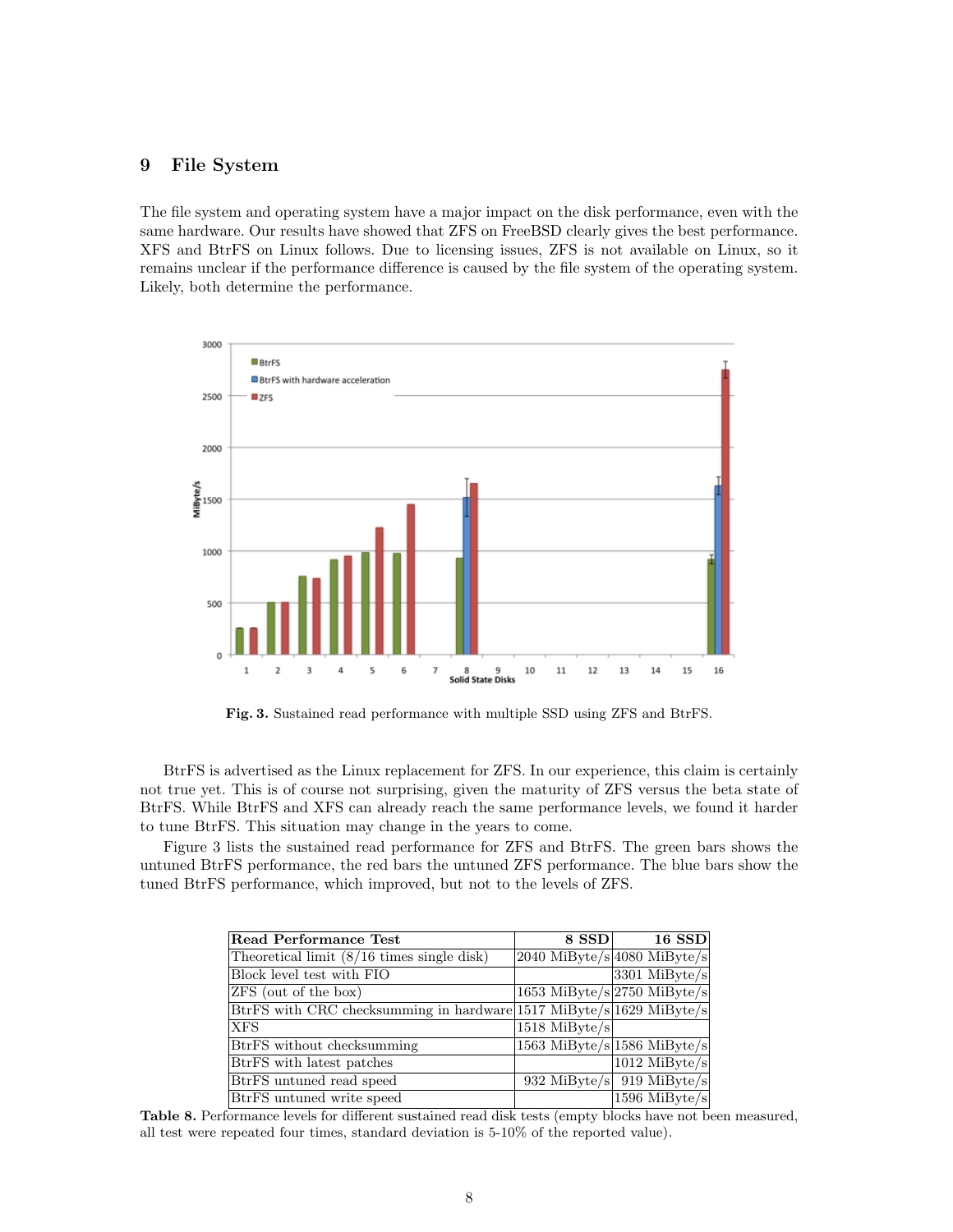Most file systems, including ZFS and BtrFS, are still geared towards optimization for hard disk drives. The issues with hard disk drives (e.g. fragmentation) are very different from the issues with solid state disks (e.g. inability to directly overwrite data). We expect to see performance improvements when solid state disks become the dominant storage system for consumer hardware, and file systems are subsequently adjusted.

#### 9.1 BtrFS Tuning

It is expected that BtrFS performance will greatly increase, so best you consult the developers to tune your performance. (For example, in our case, the untuned read performance was worse than the write performance, so there is lots of room for improvement).

If you use solid state disks, the ssd option may improve performance (in our setup, it made no difference):

```
mount -t btrfs -o ssd /dev/sdb /mnt/ssd
```
The most significant performance hit we encountered was due to the checksumming of each block done by BtrFS. Without hardware support, this posed a significant burden on the CPU. Intel has hardware support for checksumming, but for some reason, their module was not loaded by default. The checksumming module without hardware support is named crc32c, the checksumming module with Intel hardware support is named crc32c\_intel.

To use the module with hardware support, add crc32c intel to /etc/modules and reboot. Or without a reboot:

umount /mnt/btrfs\_disk1 /mnt/btrfs\_disk2 ... rmmod btrfs rmmod libcrc32c rmmod crc32c modprobe crc32c\_intel mount /mnt/btrfs\_disk1 /mnt/btrfs\_disk2 ...

### 9.2 Block size and RAID

The block size for hard disk drives is typically 512 bytes. The block size for solid state disks is 512 kiByte, the page size for SSD is 4 kiByte, both much larger than the HDD block size.

For best performance, the file system block size, the RAID chunk size, and the application I/O size should all correspond.

file system block size the smallest node size (in bytes) on a file system. On most file systems this is between 512 byte and 4 kiByte. On Linux, the file system block size is maximised by the page size of the kernel memory (4 kiByte in default kernels).

For most high-performance applications, you should chose a file system block size of 4 kiByte. disk count the number of disks in a RAID array

- data disk count the number of data bearing disks in the RAID array. For example, a 4-disk RAID-5 array has 3 data-bearing disks.
- physical block size the smallest size (in bytes) for a low-level read or write operation on a disk. For HDD, this is typically 512 bytes. For SSD, this is 4 kiByte (for read operations) or 512 kiByte (for write operations).

The above data is fixed, and you need it to determine the optimal chunk size:

- chunk size (also known as stripe unit size) the size (in bytes) of a physical chunk on a single disk.
- stripe size the size (in bytes) of a stripe across all disks. Equal to the chunk size times the data disk count.
- stride The number of file system blocks in a chunk (some sources use stride for the number physical blocks in a chunk).
- **stripe width** The number of file system blocks in a stripe (some sources use stride for the number physical blocks in a stripe).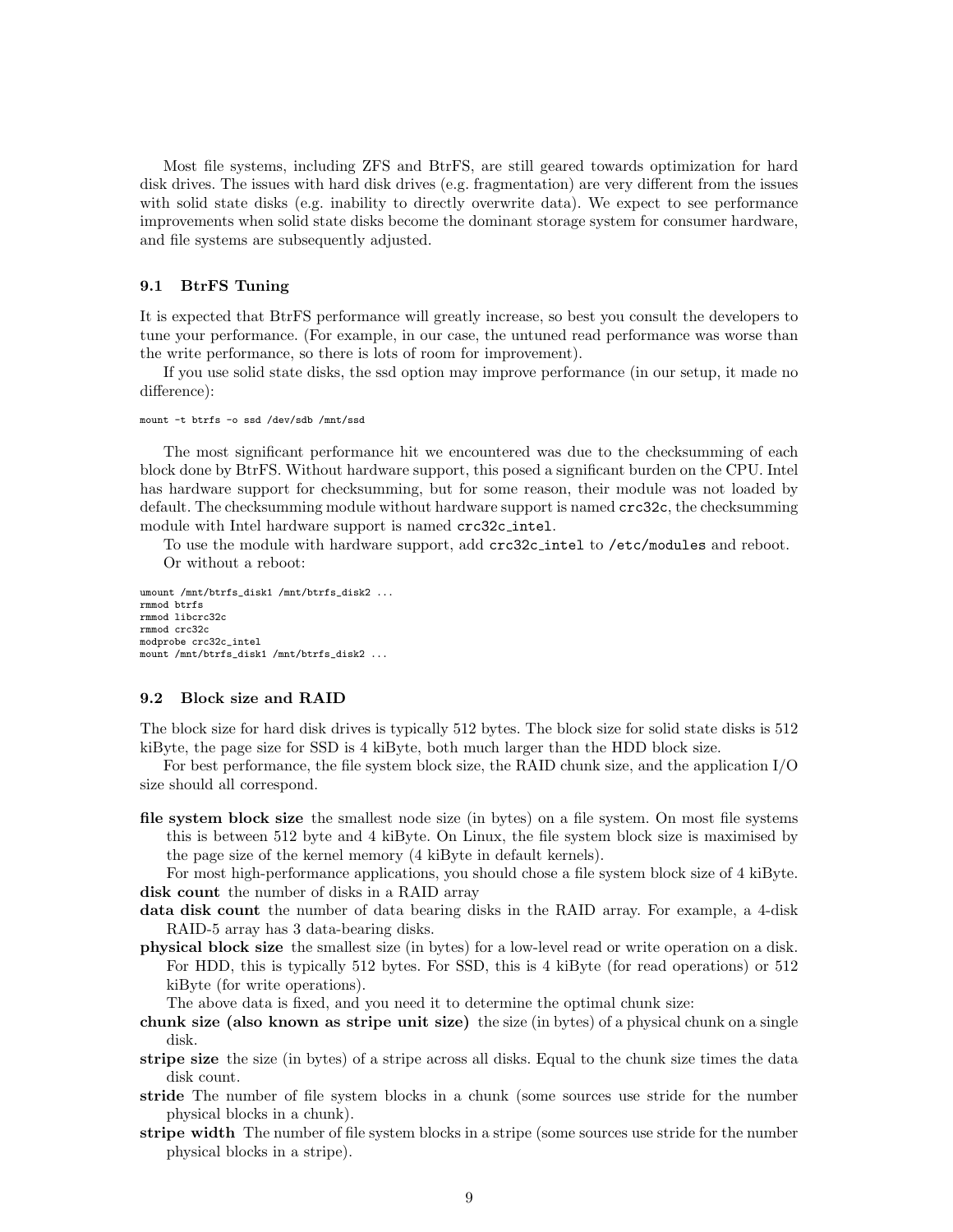Choosing the chunk size (and thus stripe size, stride and stripe width) is key to performance tuning, and depends on your application.

If your application has many read/write operations with relative small amounts of data, you should make sure that each I/O operation is handled by a single disk, and all I/O operations are spread over the disks. In this case, choose your chunk size equal to or larger than the average I/O request size of your application.

If your application has few read/write operations with relative large amounts of data, you should make sure that each I/O operation is distributed over all disks. In this case, choose your stripe size equal to or smaller than the average I/O request size of your application.

For optimal performance, also make certain that:

- The chunk size is a multiple of the physical block size of the disk.
- The chunk size is a multiple of the file system block size

For example, let's imagine a RAID-0 array of 8 SSDs. In this case, the physical block size is 4 kiByte, thus the chunk size should be a multiple of 4 kiByte. Furthermore, imagine an application that performs read() operations with 16 MiByte of data. Thus we need to choose the stripe size equal to or less than 16 MiByte, or a chunk size equal to or less than 2 MiByte. So we can choose between a chunk sizes of 4, 8, 16, 32, 64, 128, 256, 512, 1024 or 2048 kiByte. It is best to test a few of these scenarios, and pick the one that gives the best performance.

#### 9.3 File Deletion on Solid State Disks

If a file is deleted, the file system typically removes the pointer in the B-tree, but does not really erase the data on disk itself. As mentioned earlier, solid state disks can not directly overwrite data, and in general, performance decreases if a given block is re-used often. If the SSD firmware is told which blocks are actually erased, the algorithm can more effectively spread the wear levelling, resulting in a performance improvement of up to 10-20%.

The trim function in the data set management command of the ATA specification was introduced in 2007 to let the Operating System signal the SSD firmware which data blocks have been deleted by the file system. The helps the SSD firmware to manage the data blocks on the disk more efficiently.

Operating support for the TRIM function was added to most operating systems in 2010. Further information can be found in Intel's Solid-State Drive Optimizer<sup>[1](#page-9-0)</sup>, which adds TRIM support for Windows.

## 10 Disk Performance Tools

IOzone is a widely used tool to test read/write performance of a file system. fio is a tool to test more low-level disk performance.

IOzone requires that a write test that creates a test file before any read tests can be performed. For example: For example, a first run of iozone is:

iozone  $-s$  32G  $-r$  1024  $-i$  0  $-i$  1  $-w$   $-f$  /mnt/ssd/iozone.tmp

With consecutive runs of iozone (only read testing, no write tests, using existing test file)

iozone -s 32G -r 1024 -i 1 -w -f /mnt/ssd/iozone.tmp

While testing, make sure that your test file is significantly larger than the cache and system memory, otherwise you risk testing your memory performance instead of the file performance (unless of course you want to test the caching performance).

<span id="page-9-0"></span> $^{\rm 1}$  [http://download.intel.com/design/flash/nand/mainstream/Intel\\_SSD\\_Optimizer\\_White\\_Paper.](http://download.intel.com/design/flash/nand/mainstream/Intel_SSD_Optimizer_White_Paper.pdf) [pdf](http://download.intel.com/design/flash/nand/mainstream/Intel_SSD_Optimizer_White_Paper.pdf)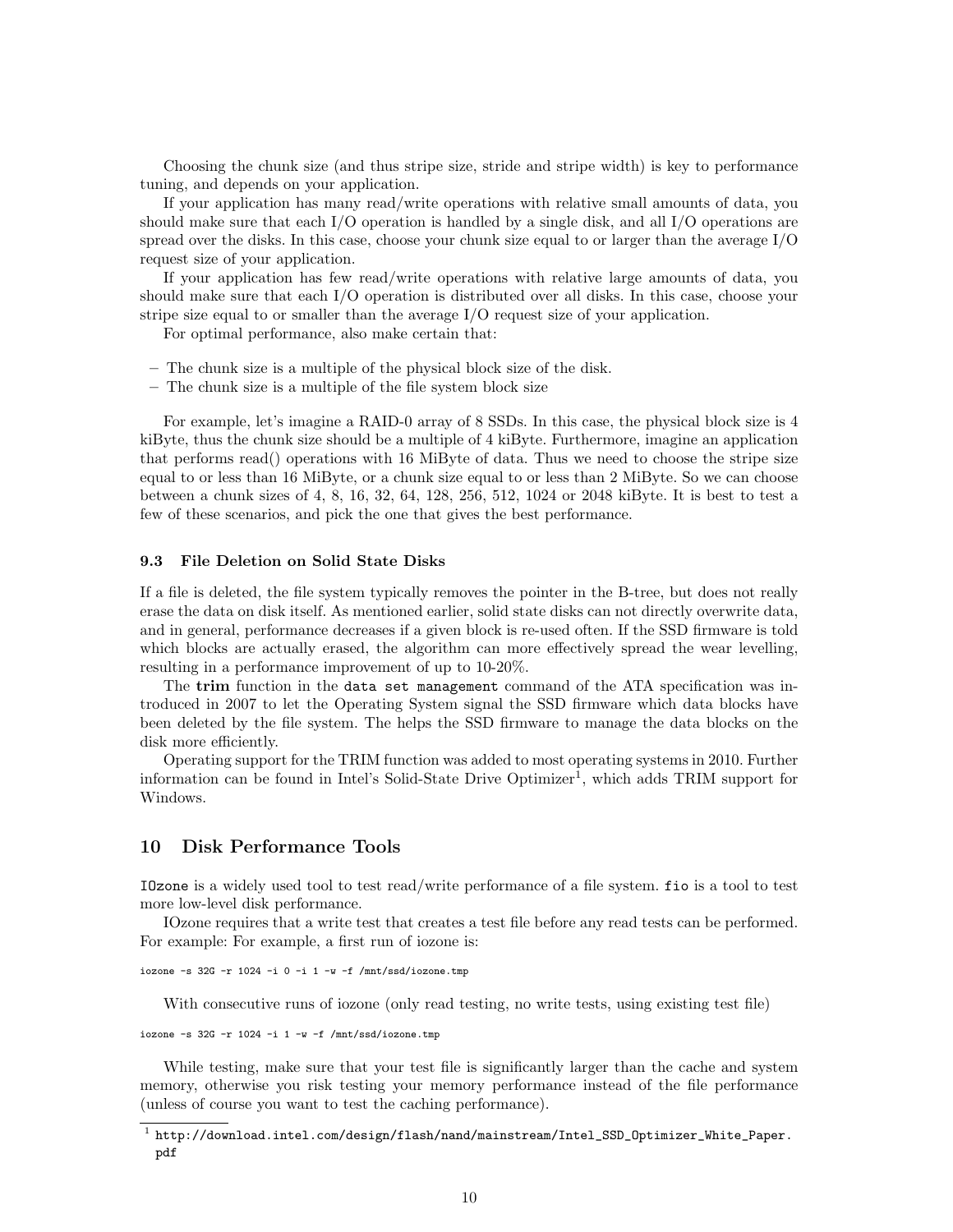## 11 CPU and Interrupt Affinity

Modern servers include multiple CPUs (and GPUs). For best performance, the processes should be distributed over the different CPUs. Pinning of a certain process to a certain CPU is called CPU affinity.

Similarly, memory affinity is pinning a certain process to a given memory region; interrupt affinity is pinning certain interrupts to a given CPU; and disk affinity is pinning certain files on a given physical disk.

Disk affinity is trivial. CPU affinity and interrupt affinity can improve performance, especially in a system with limited bandwidth on the system or front size busses.

#### 11.1 Monitoring Tools

To show the CPU usage use top or mpstat:

- top (press 1 to show all individual CPUs)
- mpstat -A (also shows interrupts)

To show the interrupts, use mpstat as above or (on Linux):

```
cat /proc/interrupts
```
### 11.2 CPU Affinity

Use taskset to pin a certain process to a certain processor. In this example, myapp is pinned to CPU ID 02, and iperf to either CPU ID 01 or ID 02 (the given number is a mask). To get the IDs of the CPUs (and cores), cat /proc/cpuinfo.

taskset 02 ./myapp taskset 03 iperf -i 4 -t 300 -c 145.146.100.133 -l 62K -w 350K

In our experience, CPU affinity gives stable (and thus repeatable) results, but only increases the performance by small margin.



Fig. 4. Difference between pinning and no pinning of 6 UDP streams.

#### 11.3 Interrupt Affinity

Interrupts signal a CPU for incoming  $(I/O)$  events that need to be handled. For example, incoming network traffic yields an interrupt. On Linux, the irqbalance can be used to automatically distribute incoming interrupts among the processors. Without irqbalance, all interrupts are by default handled by CPU ID 00. Interrupt affinity is also known as IRQ affinity.

If you want to handle interrupt affinity manually, disable irqbalance, and specify a given CPU ID mask for each process.

First determine which IRQ you want to pin: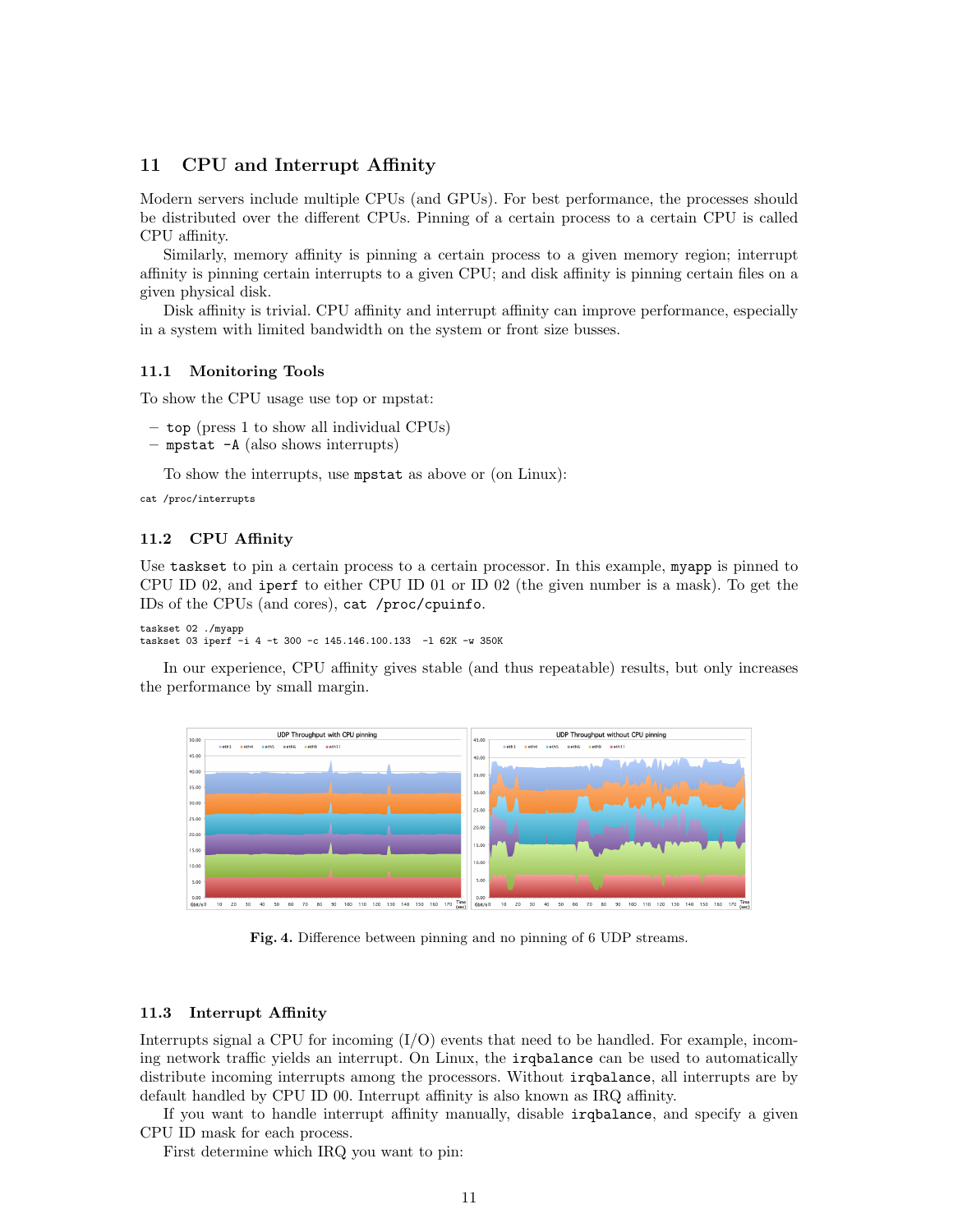cat /proc/interrupts

To pin IRQ 63 to CPUs 0 to 2 (bit mask 0x07):

echo 07 > /proc/irq/31/smp\_affinity

## 12 Network Performance

There are three widely used network throughput measurement tools. Which one to use is mainly a matter of taste. The features of all three are very similar:

– iperf

 $-$  nuttcp

– netperf

In order to measure network throughput between two servers, you need to start the tool in server mode on one side and in client mode on the other side. Below is an example of how to measure TCP throughput with iperf. The measurement is run for 100 seconds (-t 100), and every second (-i 1) the current throughput is printed. In order to get high throughput you need to use large packet sizes, e.g. 63 KB (-l 63K). It is also important to use a large enough socket buffer size. Try increasing the buffer size until you get optimum throughput. The example below uses a buffer size of 200 KB (-w 200K).

```
sender: iperf -t 100 -i 1 -c 10.0.0.1 -1 63K -w 200K<br>receiver: iperf -s -w 200K
                iperf -s - w 200K
```
The equivalent nuttcp syntax is:

sender: nuttcp -T 100 -i 1 -t -l 63k -w 200k -R 10G 10.0.0.1 receiver: nuttcp -S

For UDP the options are:

```
sender: iperf -u -i 1 -t 100 -c 10.0.0.1 -1 63K -w 200K -b 10G<br>receiver: iperf -u -s -l 63K -w 200K
               iperf -u -s -1 63K -w 200Ksender: nuttcp -u -i 1 -T 100 -t -1 63k -w 200k -R 10G 10.0.0.1<br>receiver: nuttcp -u -S
               nuttcp -u -S
```
netstat gives useful information about network I/O statistics. The example below shows how to get statistics about all incoming out outgoing packets (IP part), and the various protocols (ICMP, TCP, UDP). Thing to look for are IP packets dropped, IP fragments failed, IP re-assemblies required and ok, UDP receive errors and SndbufErrors. Also check that IP packet statistics correspond to TCP or UDP statistics (note that several IP datagrams might be assembled into 1 UDP packet).

\$ netstat -s Ip: 94923448 total packets received 0 forwarded 0 incoming packets discarded 94916410 incoming packets delivered 74733541 requests sent out 273 outgoing packets dropped 7360 reassemblies required 326 packets reassembled ok 21191575 fragments received ok 1952857 fragments failed 141571054 fragments created Icmp: 2404 ICMP messages received 1815 input ICMP message failed. ICMP input histogram: destination unreachable: 423 timeout in transit: 1797 echo requests: 139 echo replies: 45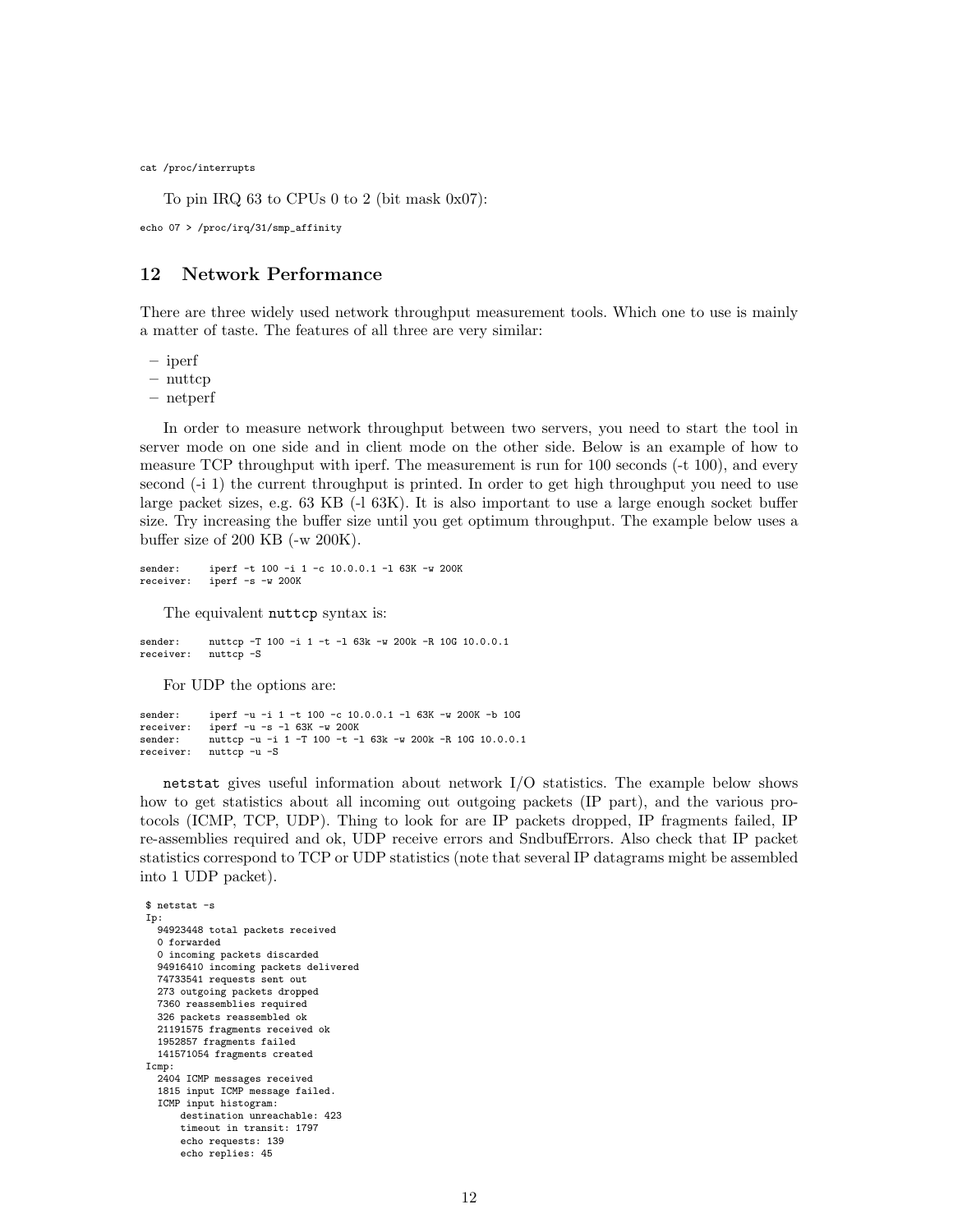```
313 ICMP messages sent
  0 ICMP messages failed
  ICMP output histogram:
      destination unreachable: 102
      echo request: 72
      echo replies: 139
IcmpMsg:
      InType0: 45
      InType3: 423
      InType8: 139
      InType11: 1797
      OutType0: 139
      OutType3: 102
     OutType8: 72
Tcp:
  2824 active connections openings
  280 passive connection openings
  10 failed connection attempts
  512 connection resets received
  1 connections established
  95658252 segments received
  51102689 segments send out
  604892 segments retransmited
  182 bad segments received.
 1311 resets sent
Udp:
 5269 packets received
  0 packets to unknown port received.
  0 packet receive errors
  23775230 packets sent
  SndbufErrors: 2
UdpLite:
TcpExt:
  27 ICMP packets dropped because they were out-of-window
  986 TCP sockets finished time wait in fast timer
  4 time wait sockets recycled by time stamp
  23209 delayed acks sent
  5 delayed acks further delayed because of locked socket
  Quick ack mode was activated 440 times
  1610 packets directly queued to recvmsg prequeue.
  198356 bytes directly in process context from backlog
  750668 bytes directly received in process context from prequeue
  4080508 packet headers predicted
  875 packets header predicted and directly queued to user
  38019718 acknowledgments not containing data payload received
  54389232 predicted acknowledgments
  170871 times recovered from packet loss due to fast retransmit
  2417 timeouts after reno fast retransmit
  120 timeouts in loss state
  174084 fast retransmits
  307348 retransmits in slow start
  786 other TCP timeouts
  119974 classic Reno fast retransmits failed
  41 connections reset due to unexpected data
  5 connections reset due to early user close
  19 connections aborted due to timeout
IpExt:
  InMcastPkts: 4741
  OutMcastPkts: 347
  InBcastPkts: 108
  InOctets: 806747296
  OutOctets: -812905527
  InMcastOctets: 420338
  OutMcastOctets: 29392
```
ethtool -S gives packet statistic information of the NIC. Incoming and outgoing packets in the NIC should correspond to the TCP/IP statistics of the kernel as shown by netstat  $-s$ .

## <span id="page-12-0"></span>13 Further Reading

InBcastOctets: 32170

Further information on server performance tuning is available at: [https://noc.sara.nl/wiki/Server\\_Performance\\_Tuning](https://noc.sara.nl/wiki/Server_Performance_Tuning) <http://kb.pert.geant.net/PERTKB/WebHome> <http://fasterdata.es.net>